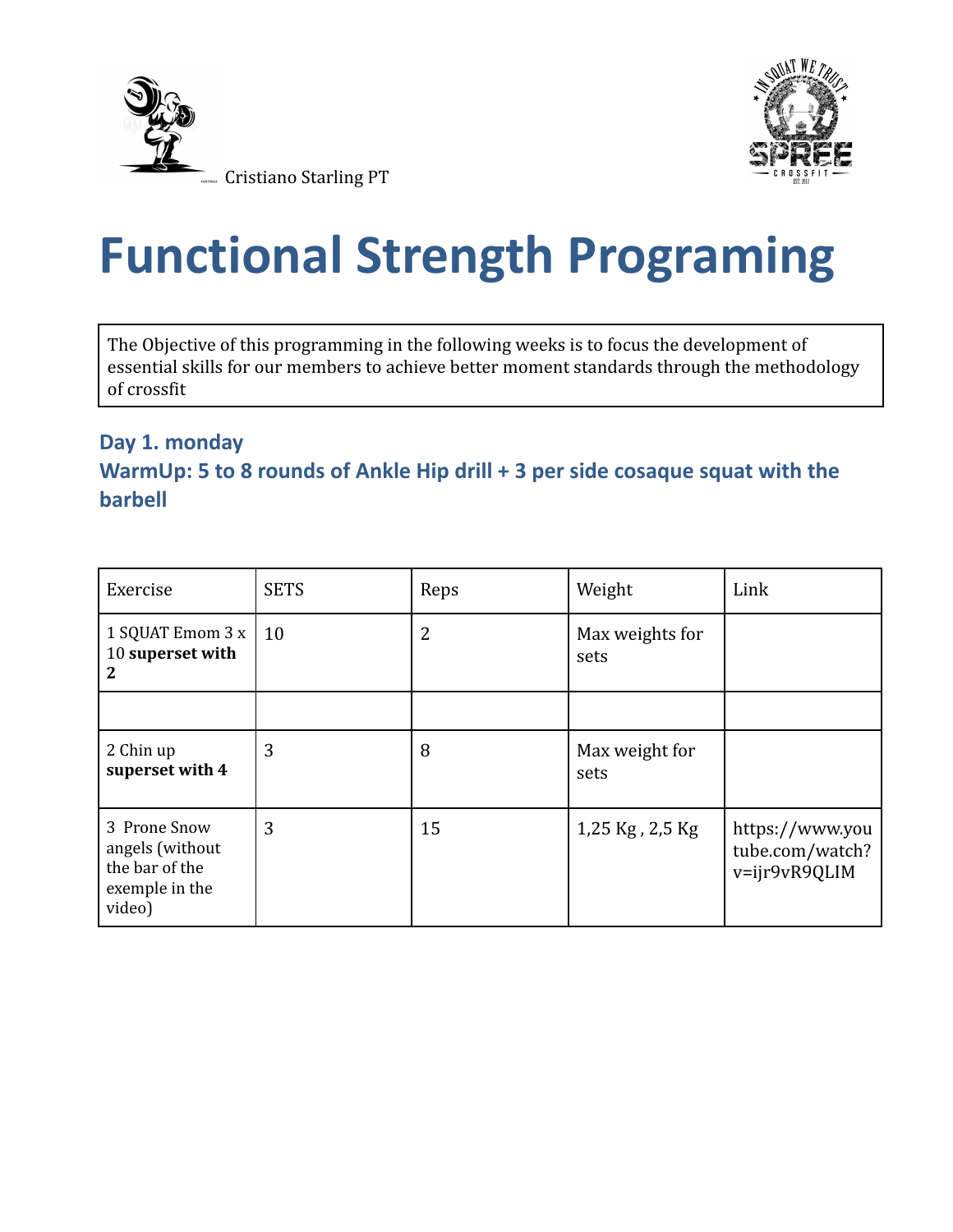



## **Day 2 . Wednesday**

#### **Warm up complex times:**

# **5 sets: 2x 20 Elastic Chicken Wing Drill, 2x 20 elastic flyes + 20 empty bb Bench press**

| Exercise          | <b>SETS</b>    | Reps   | Weight          | Link |
|-------------------|----------------|--------|-----------------|------|
| 1 Bench Press     | 10             | 2      | Max weights for |      |
| superset with 2   |                |        | sets            |      |
| 2 30 sec hang     | 10             |        | <b>BW</b>       |      |
| 3 Bent over rows  | $\overline{4}$ | 6      | <b>BW</b>       |      |
| superset with 4   |                |        |                 |      |
| 4 Hollow Hold     | $\overline{4}$ | 40 sec | <b>BW</b>       |      |
| 5 Barbell Rollout | 3              | 8      |                 |      |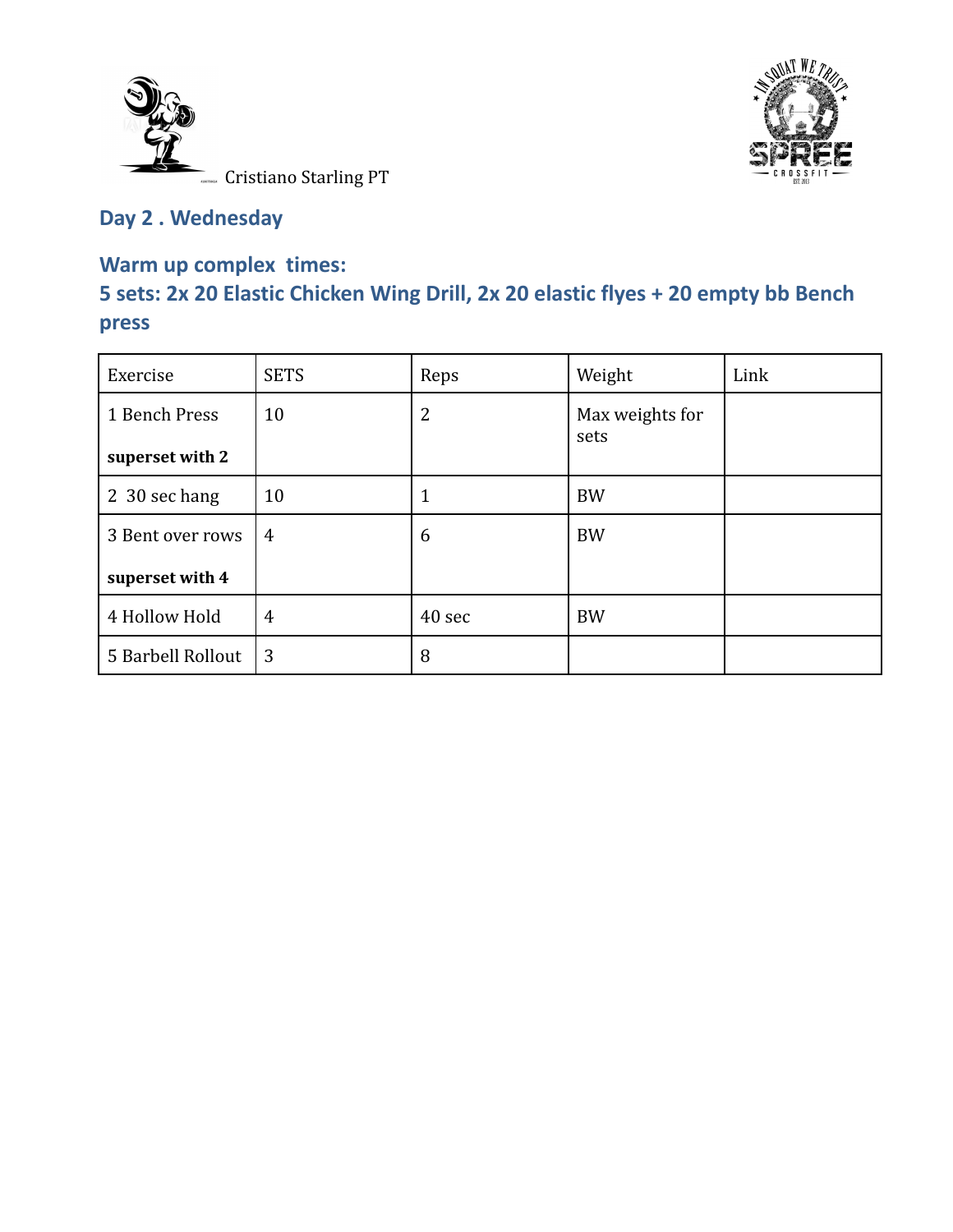



#### **Day 3 . Thursday**

**Warm up complex times:**

### **8 sets: squat, ankle, ankle, lift squat drill + Hip air plane**

# **Squat University: <https://www.youtube.com/watch?v=pCEpcIo-O4I>**

| Exercise                                       | <b>SETS</b>  | Reps  | Weight                 | Link                                                |
|------------------------------------------------|--------------|-------|------------------------|-----------------------------------------------------|
| 1 Superset with<br>2_Bulgarian Split<br>squats | EMOM 3 X 5   | 8     | DB/KTL 10/10_<br>15/15 | $\blacksquare$ How To: B                            |
| 2_KTL SL<br>Romanian DL                        | 5            | 8     | DB/KTL 10/10_<br>15/15 | The BEST S                                          |
| 3_OverHead<br>squat with<br>weight on elastic  | Emom 2.5 X 4 | 8     | Max 10 Kg per<br>side  | https://www.you<br>tube.com/watch?<br>v=tu_sDFgBPq8 |
| 4_GHD SIT UP                                   | 3            | 10    |                        |                                                     |
| 5_PALLOFF<br>press                             | 3            | 8/8   |                        |                                                     |
| 6_KTL SIDE<br><b>BEND</b>                      | 3            | 10/10 |                        |                                                     |

#### **EXERCISES 4 , 5 & 6 in a row, EMOM X 12. Every 4th minute rest**